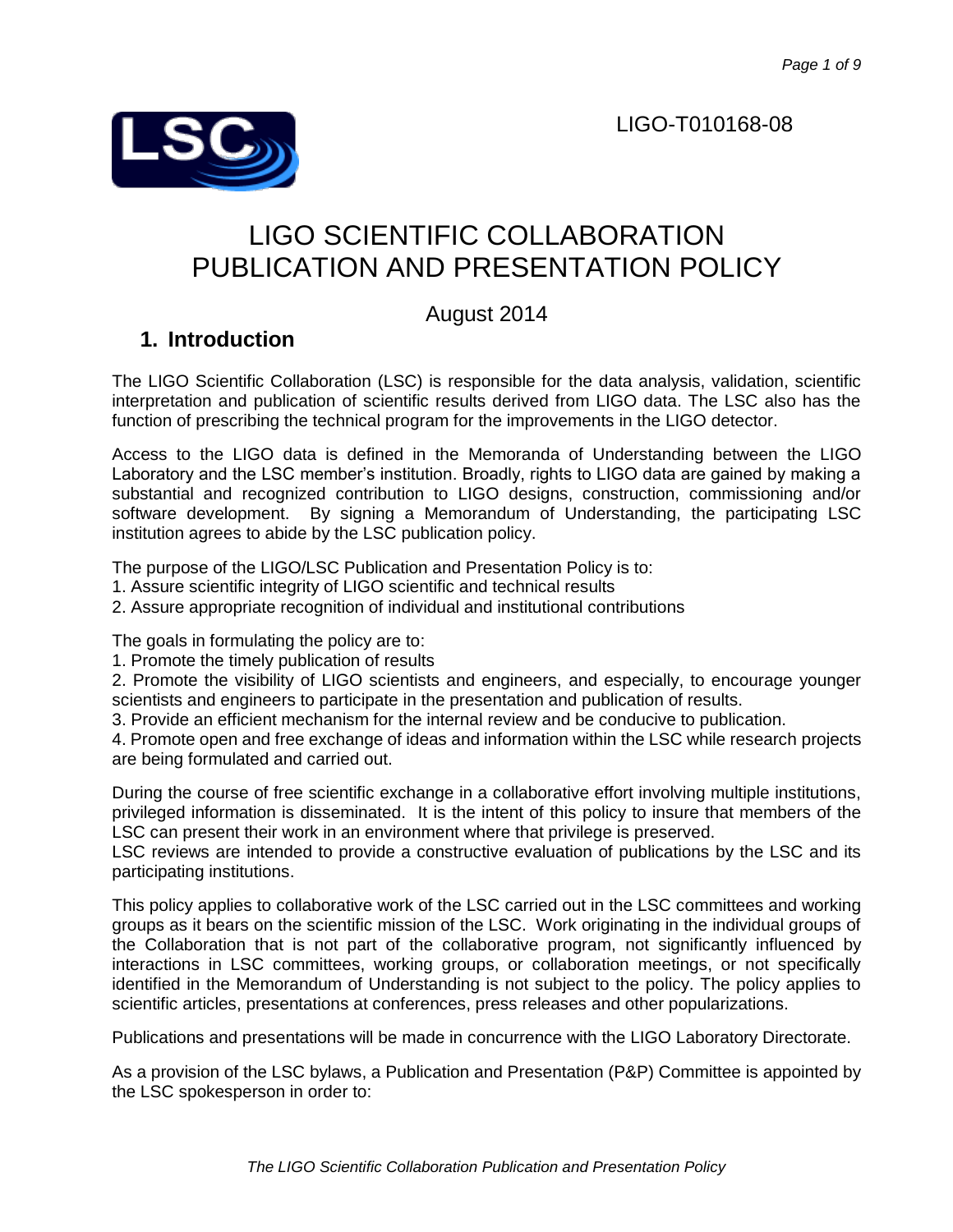- manage the reviews of LSC technical publications and conference proceedings
- manage reviews of abstracts and presentations at conferences
- maintain a public archive of publications and presentations
- provide a single point of contact for conference organizers
- assign speakers for talks on behalf of LSC at conferences
- maintain the publication and presentation policy

# **2. Authorship**

### **2.A The LSC Author List**

 $\overline{a}$ 

- 1. The author list of the scientific publications of LSC observations will include all members of the LIGO Scientific Collaboration who have earned that status. The author list will be alphabetical and will include engineers and technicians who have contributed in an important way to the design, construction, installation, commissioning and operation of the detectors and of major LSC facilities. The nominal goal of the specific implementation described in 2 is that LSC members earn author status by devoting at least 50% of their research effort to the LSC for a period of approximately one year. Once earned, authors retain their status for approximately one year after they leave the collaboration (in good standing) or after the LSC portion of their research falls below 50%.
- 2. The Elections and Membership Committee (EMC) of the LSC will publish new versions of the author list twice each year, on February 15 and August 15. Each list will be assembled from information provided by an individual in each LSC institution designated as the author contact (typically the PI). Individuals meeting the following criteria will be included:  $1$

The August list will contain the names of current LSC members who joined the LSC prior to Dec 15 of the previous year and who have devoted more than 50% of their research effort toward LIGO since that date. It will also contain the names of past LSC members who had earned authorship but have left the collaboration (or whose research effort fell below the 50% level) after Aug 15 of the previous year.

The February list will contain the names of current LSC members who joined the LSC prior to June 15 of the previous year and who have devoted more than 50% of their research effort toward LIGO since that date. It will also contain the names of past LSC members who had earned authorship but have left the collaboration (or whose research effort fell below the 50% level) after February 15 of the previous year.

Each list will be approved by the Spokesperson, who may consult with others to arrive at an equitable decision. Papers written for the full LSC will use the most recent list published by the EMC at the time of their initial submission to the LSC for review. The author list will be alphabetical.

3. The addition to the author list of LSC members who have less than 50% of their research effort committed to the LSC for special reasons should be brought up to the spokesperson for

<sup>&</sup>lt;sup>1</sup> The specific dates chosen in this implementation ensure that no member of the collaboration has to wait longer than 14 months to appear on the author list, and no member will join the author list with less than 8 months of participation (a six month window skewed slightly in favor of new authors). For authors leaving the LSC, the minimum time authorship is retained is 12 months and the maximum is 18 months (again a six month window skewed slightly in favor of authors leaving the collaboration). Since a large number of LSC members' appointments are synched to an academic year beginning in September, it is expected that the extremes in these ranges will be realized relatively rarely.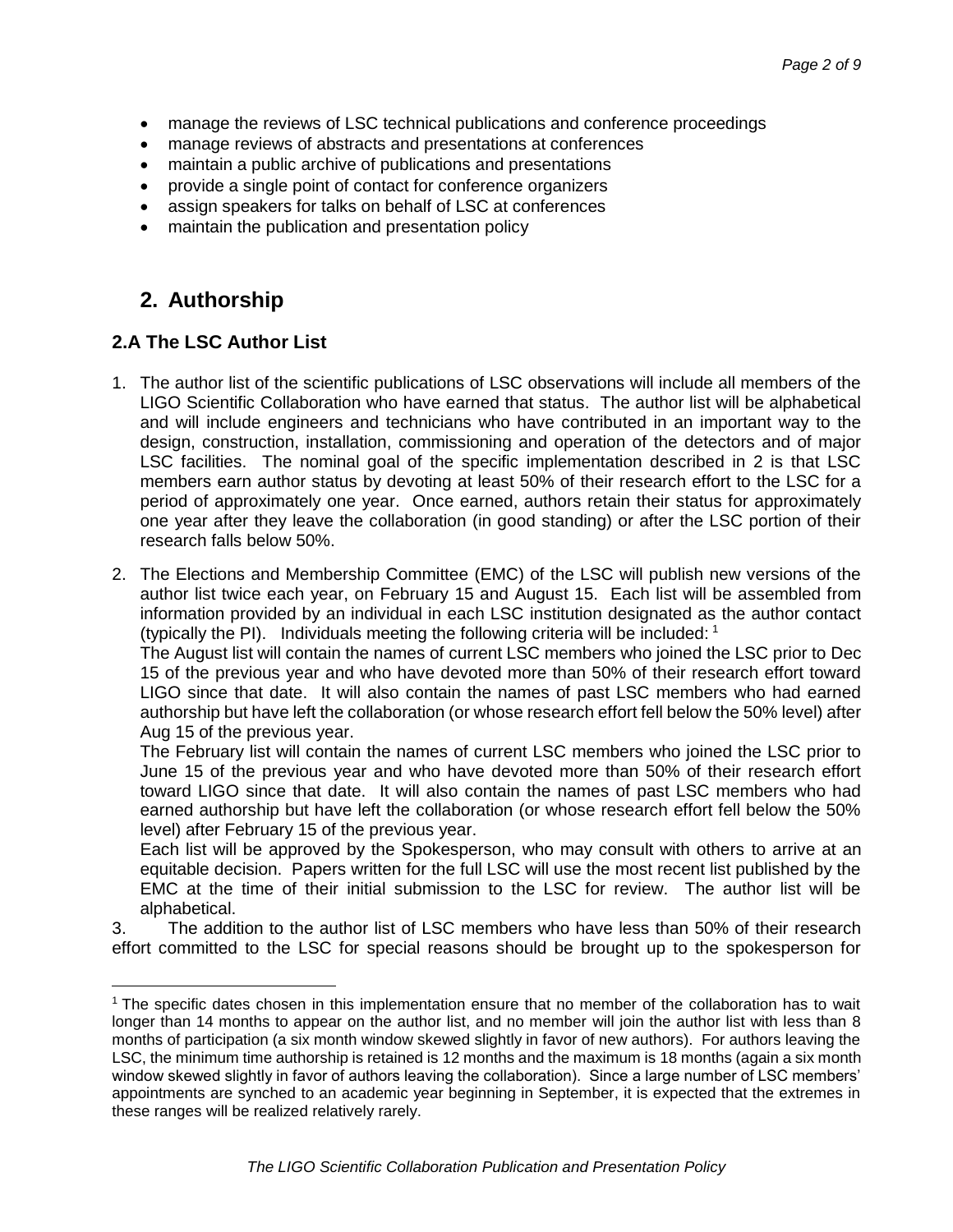approval. The addition of such members to the author lists will be valid until the LSC membership status of the person in question changes, and does not need to be reviewed before the publication of each biannual author list.

4. Any special arrangements or conflicts concerning authorship should first be brought to the attention of the author contact from the relevant group (typically the PI) who can bring them to the EMC. The EMC will make a recommendation to the LSC Spokesperson, who will make the final decision, consulting with others as needed. Any conflicts on authorship on LIGO publications will be resolved by the Spokesperson in consultation with the LSC Executive Committee and the Laboratory Directorate.

5. Individuals who have made significant contributions to a particular observational paper, but who are not on the LSC author list, may be added to the author list of that paper. To add an author, his/her name should be proposed for authorship by the Analysis Group when presenting the paper to the LSC Executive Committee for final approval. Consent of the LSC Executive Committee is required.

6. Individual LSC members eligible for authorship may request their names not to be included in specific papers. This request will not be interpreted as a statement that the member does not endorse the paper or the science it represents, unless that reason is explicitly stated.

### **2.B Archival Journals**

- 1. All archival journal papers reporting on LIGO and GEO observations and astrophysics results shall list all eligible LSC members (the "LSC author list") as authors. The author list shall be in alphabetical order. If a corresponding author appears in the final journal article, it should be "LSC spokesperson" (*Isc-spokesperson@ligo.org*), without any specific name attached to the address.
- 2. Every paper authored by the LSC will be accompanied by an "outreach abstract": a short text, written in a language suitable for the general public, which complements the paper's scientific abstract.
- 3. While many results coming from the LSC will involve the use of data from the LIGO and GEO detectors, much of this work will not directly report on observations or gravitational wave astrophysics. Technical and/or methods papers based on the work of a subset of LSC members using instrumental data shall list all eligible LSC members (the "LSC author list") as authors. However, in keeping with the goal of the LSC to promote the visibility of its members to the scientific community at large, there may be cases where a limited author list is more appropriate. The publication policy therefore allows for exceptions to this rule.

The primary authors can petition to the P&P committee for a limited author list of those individuals whose work substantially contributed to the paper. Examples of such papers would include, but are not limited to, papers covering investigations on:

- − algorithm development with playground data
- − veto studies
- − hardware injections
- − calibrations
- − R&D on LSC instruments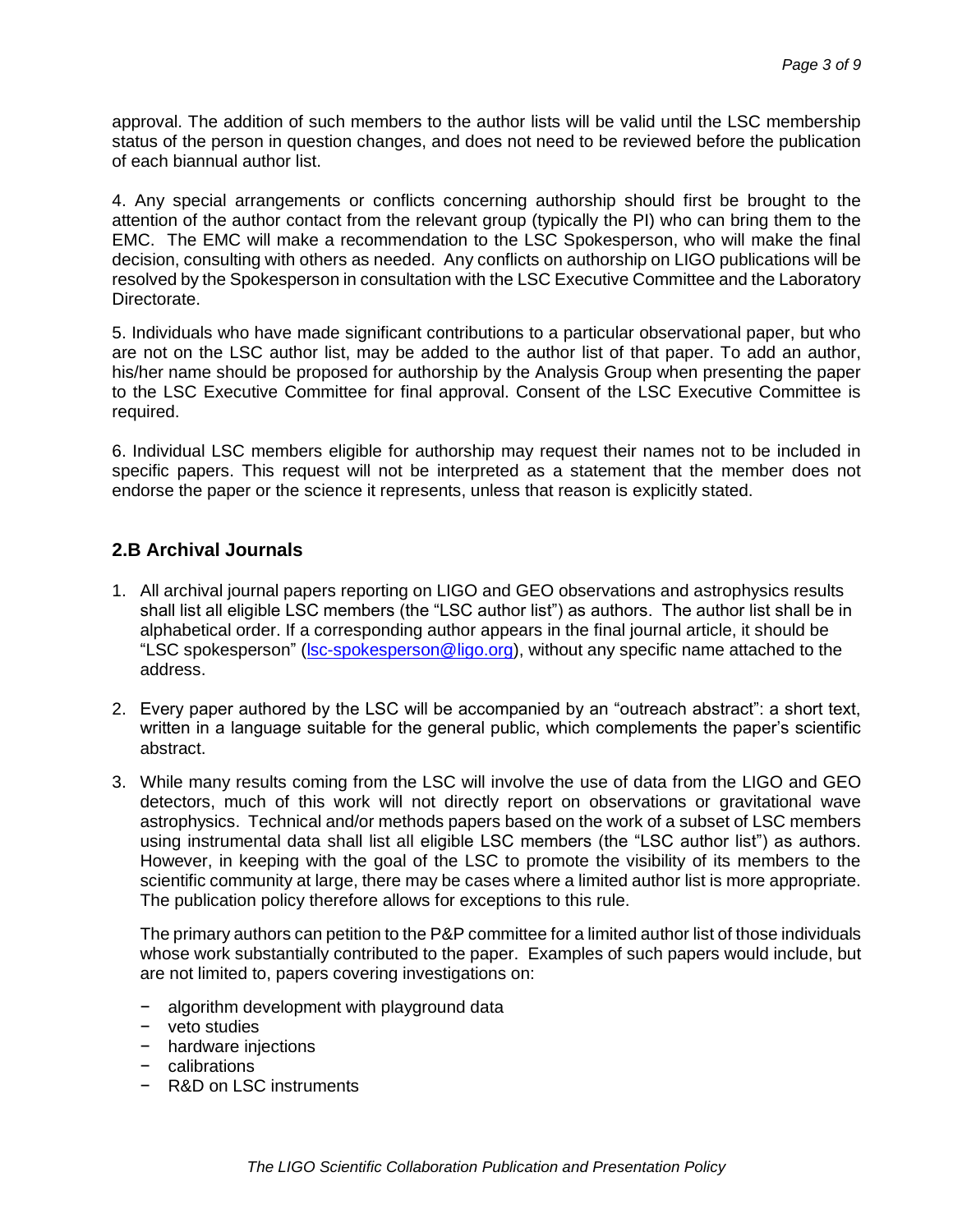The petition process should be initiated before the paper is written, when possible, by contacting the P&P committee with an outline of the paper, a description of the data used and the results drawn. In some cases, the details of the writing may be needed for a final judgment. As a general guideline:

- Old data, already analyzed by the search groups and declared to be playground by the LSC Spokesperson, can be used to test analysis techniques. The corresponding short-authorlist papers shall contain no new observational results; efficiencies and estimates of background with unphysical time-shifts between sites are allowed.
- Veto, hardware injection, calibration and R&D papers that need more recent data shall be allowed a short authorlist if the scope of the paper is methodological and not a statement on the performance of the instruments in a science run.

Decisions on whether a petition is granted will rest with the P&P committee, in consultation with the Spokesperson. In some cases, instead of granting a limited author petition, the Spokesperson may decide to alter the alphabetical authorship listing by putting the main authors at the front of the list, followed by the remainder of the LSC author list.

A brief written record of the reasoning for such exceptions will be posted on the LSC Publication and Presentation committee WEB pages.

If the petition is granted, the paper shall contain an acknowledgment to the LSC for access to the data and the statement of acknowledgment to the funding agencies.

- 4. Technical papers originating from individual or collaborating LSC institutions shall assign authorship in accordance with generally accepted principles. Specifically, authorship rights shall be assigned to a paper based upon their participation in the work. Obviously, individual groups have the responsibility of properly determining authorship for their papers.
- 5. In some cases, technical papers originating from a specific working group or involving collaborations between multiple working groups may have a large number of authors. In such cases, the proposed author list shall be drawn up by the corresponding author and circulated to all working group members, who may contact the corresponding author if they consider their name to be inappropriate for the author list or to have been missed in the preliminary listing. A final list shall be generated and re-circulated for a final check before submission to the LSC for review.
- 6. Should the author list exceed the typical size of a working group (roughly 40-50 authors, or 10% of the LSC membership), then the paper can reasonably be said to represent the entire LSC in that it significantly advances data analysis or advanced detector development. In this case, all current eligible LSC members will be listed as authors. Exceptions may be made when, for example, two working groups collaborate on a paper with a narrow focus.

### **2.C Conference Proceedings and Review Articles**

- 1. The authorship of conference proceedings reporting on previously published LIGO observations and observational results need only list the speaker as the author and state that he/she is writing for the LIGO Scientific Collaboration in the byline, e.g., "J. Speaker for the LSC".
- 2. In some cases, the collaboration may decide to publish as a conference proceeding an astrophysics or observational result that will not be published elsewhere. In this case, the paper should have full author list and should be reviewed as an observational paper.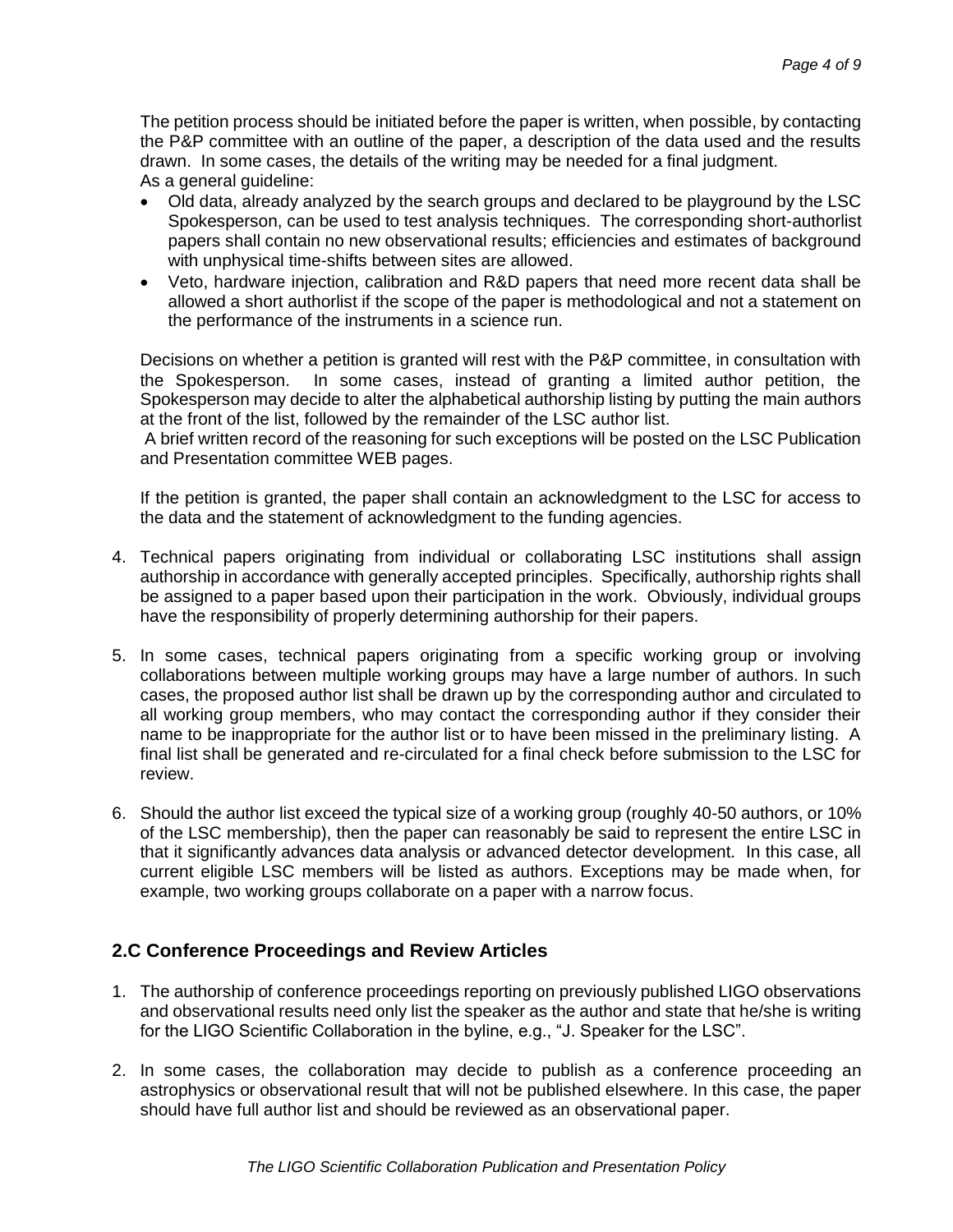- 3. Review articles that do not use proprietary LIGO data and only cite public-domain results, such as could be written by a gravitational wave expert outside the LSC, shall carry a short author list.
- 4. The authorship of conference proceedings reporting on technical and/or methods papers involving LSC instruments and data should follow the same rules as for archival journal, with either a few author lists (if a petition is granted by the P&P committee as in 2.B.2) or the byline. "J. Speaker for the LSC".
- 5. Technical conference papers originating from individual or collaborating LSC institutions not using LSC instrumental data shall assign authorship in accordance with generally accepted principles.

# **3 The LSC Publication Review Process**

The LSC publication review is meant to provide constructive feedback to authors, as well as to ensure the authorship is appropriate and the LSC work is properly represented. The review process is managed by the P&P committee. This policy document lists the triggers for a review and general guidelines; detailed procedures and timelines from the P&P committee are outlined in the DCC document LIGO-M060334 (most recent version).

#### **3.A Triggers for an LSC review**

- 1. The group leader of any participating LSC institution, including the LIGO Laboratory, has primary responsibility for determining when a scientific work should be submitted to the LSC for review. The group leader here is defined as the signatory on the LSC Memorandum of Understanding or the Director of the LIGO Laboratory. This determination must be made prior to submission for publication or posting on any public archive (e.g., LANL gr-qc, arXiv).
- 2. If the work in question satisfies any of the following criteria, then it must be submitted to the P&P committee for further evaluation.
	- **(i) It involves data from an LSC instrument, be it the detectors or physical monitors.**

The rationale for this is as follows. Whenever an LSC member writes a paper that contains a performance measure of an LSC detector or planned/proposed detector (such as an *x(f)* or *h(f)* graph), or mentions specific technical specifications of the detector, a reader might reasonably consider that the author is speaking for the collaboration. Thus, such papers, regardless of institutional authorship or other considerations, should go through the LSC review process.

Examples falling into this category include, but are not limited to, data from PEM channels of the LIGO detectors, previously unreleased or unpublished detector noise spectra, and astrophysical data from the GEO detector. Examples of LSC instruments include the LASTI facility, the Caltech 40m interferometer, and the Gingin interferometer In addition, any detector improvements fall into this category.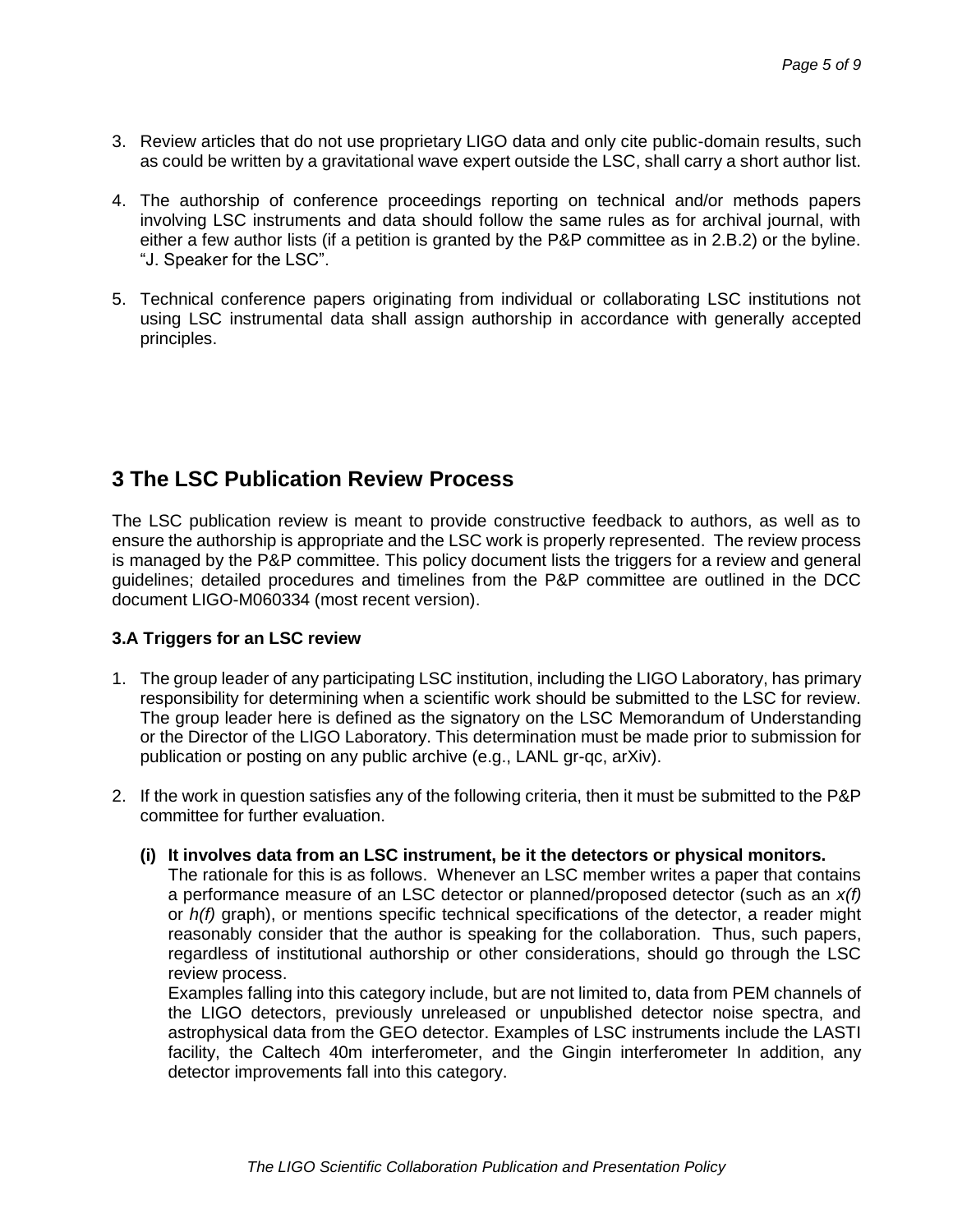It is conceivable that papers published by LSC institutions may use  $h(f)$  or  $x(f)$  data which have already been published in the open literature and do not satisfy any other of the criteria listed by the LSC publication policy. In this case, the P&P committee may decide to waive an LSC review for the paper in question.

#### **(ii) It was significantly influenced by interactions with the LSC or is an MOU-defined activity**.

This includes committees, working groups, collaboration meetings, or other interactions with members of the LSC outside the authors' research group(s). Certain review articles and any work defined in attachments to Memoranda of Understanding or claimed as LSC work in an MOU review or in a proposal submission falls into this category.

**(iii) It has used LSC software or hardware resources** for the analysis of data from an LSC instrument, for the design of a future LSC instrument, or for other purposes that bear directly on the mission of the LSC.

Examples falling into this category include, but are not limited to, DMTs, LDAS, and LAL software analysis tools, software tools developed for design of interferometer configurations such as e2e, FFT, Melody, Bench. Also included are research efforts in which the LIGO Lab or LSC institutions have contributed significant resources for the purposes of collaborative LSC research. Examples include but are not limited to optical coating and substrate development efforts, LSC laser development programs, and control system development. Any work performed under the auspices of direct funding from LIGO Laboratory or from joint funding with LIGO Lab and/or LSC institutions that is influenced in some way by interactions in LSC committees, working groups, or collaboration meetings is also subject to the policy.

- **(iv) It presents results or contains statements that can reflect on the LSC**. LSC colleagues should have an opportunity to comment on factual statements made about LSC results or instruments. Whether these papers need a review by the LSC will be at the discretion of the Publications and Presentations committee chair. As always for short authorlist papers, the authors are under no obligation to follow the suggestions. Examples in this category include review articles which discuss LIGO results or performance.
- 3. Even when these criteria are not explicitly satisfied, the LSC group leader is encouraged to consult with the LSC P&P committee on the question of the need for an LSC review when there is a question concerning the applicability of an LSC review. Every effort will be made to have the LSC process add value to the paper without introducing delays.

### **3.B Procedures for Review**

- 1. Using the above guidelines, if the determination is made that an LSC review is necessary, a member of the participating LSC institution may initiate the preparation of a manuscript for publication. The initiating author(s) will inform the P&P committee of their intent. The initiating authors will provide a general outline of the manuscript and a proposed author list. The P&P committee may request that the initiating authors present an outline of the manuscript at a Collaboration meeting. For technical papers not involving observations or observational results, this step is considered optional.
- 2. When a manuscript is near ready for publication, it will be submitted to a reviewer or set of reviewers within the Collaboration selected by the LSC P&P committee. The reviewer(s) confirms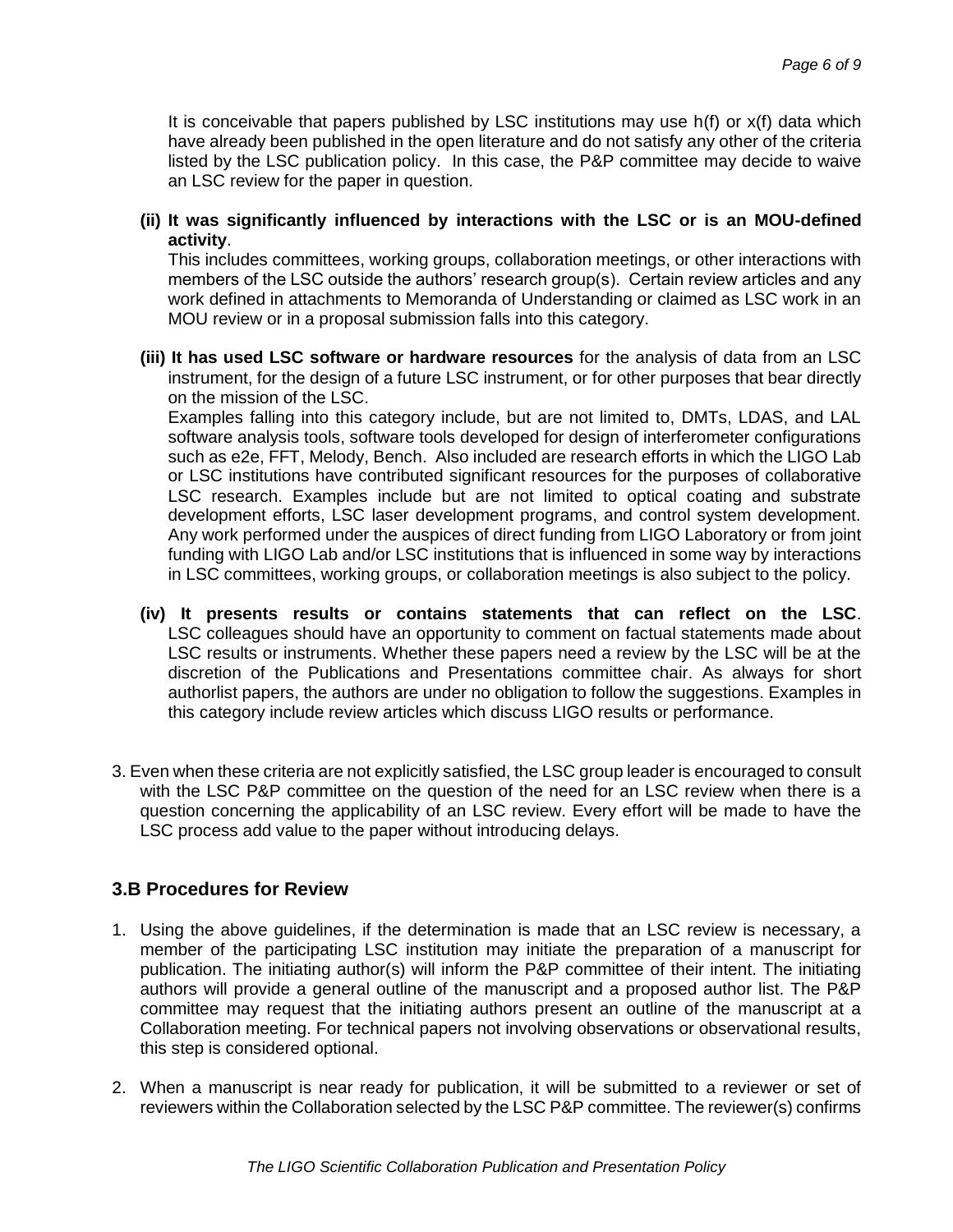the most important results presented in the manuscript and provides comments on the content and recommendations on the authorship.

- 3. When the paper is submitted, it will be listed on a public LSC database maintained on the LSC home page listing the title of the paper, author list, date and time of submission, and date of completed LSC review. The reviewer(s) will provide feedback to the authors within **two weeks** of receipt of the manuscript.
- 4. Concurrent with review by selected LSC members, the manuscript will be posted electronically on a secure, password protected web site for general LSC review. A notification will be sent to all LSC members announcing the title, author list, and deadline for receiving comments. Members of the LSC will also have *two* **weeks** to provide comments to the LSC spokesperson.
- 5. In the event of disagreement amongst the reviewers or between the reviewers and the authors, the issue is to be resolved by the Spokesperson who may choose to bring it to a vote of the Collaboration Council, or of the Executive Committee on behalf of the Council.
- 6. The P&P committee in consultation with the review committee will approve the final version of the manuscript prior to submission.

### **3.C Guidelines for authors**

- 1. Authors are strongly encouraged to submit papers for LSC review only after they are in a 'publishable' state. Premature or incomplete "work-in-progress" drafts will cause unnecessary delays and use up goodwill on the part of the reviewers.
- 2. Submissions to the LSC P&P committee include information regarding the target journal(s).
- 3. To aid the P&P committee, authors are encouraged to suggest appropriate reviewers within the LSC. The P&P committee in turn will inform the authors who the reviewers are.

### **3.D Guidelines for reviewers**

- 1. Reviewers will be selected by the P&P committee based on expertise on the topic of the submitted preprint and on the number of LSC reviews the potential reviewer has already carried out for the LSC. This is meant to ensure that burden of peer review is spread most evenly across LSC members.
- 2. Reviewers are strongly encouraged to complete reviews within 7 calendar days and will be given a strict 14 day period in which the review must be completed.
- 3. The review should evaluate the following criteria, in addition to the scientific relevance and correctness of the work:
	- Is the author list appropriate?
	- Does the reviewer wish to re-review the paper after reviewer's recommendations are addressed by the authors? If yes, there must be a three day turnaround time.
- 4. Reviewer's comments should be forwarded to authors for incorporation into the submission.

# **4 Presentations (talks and posters)**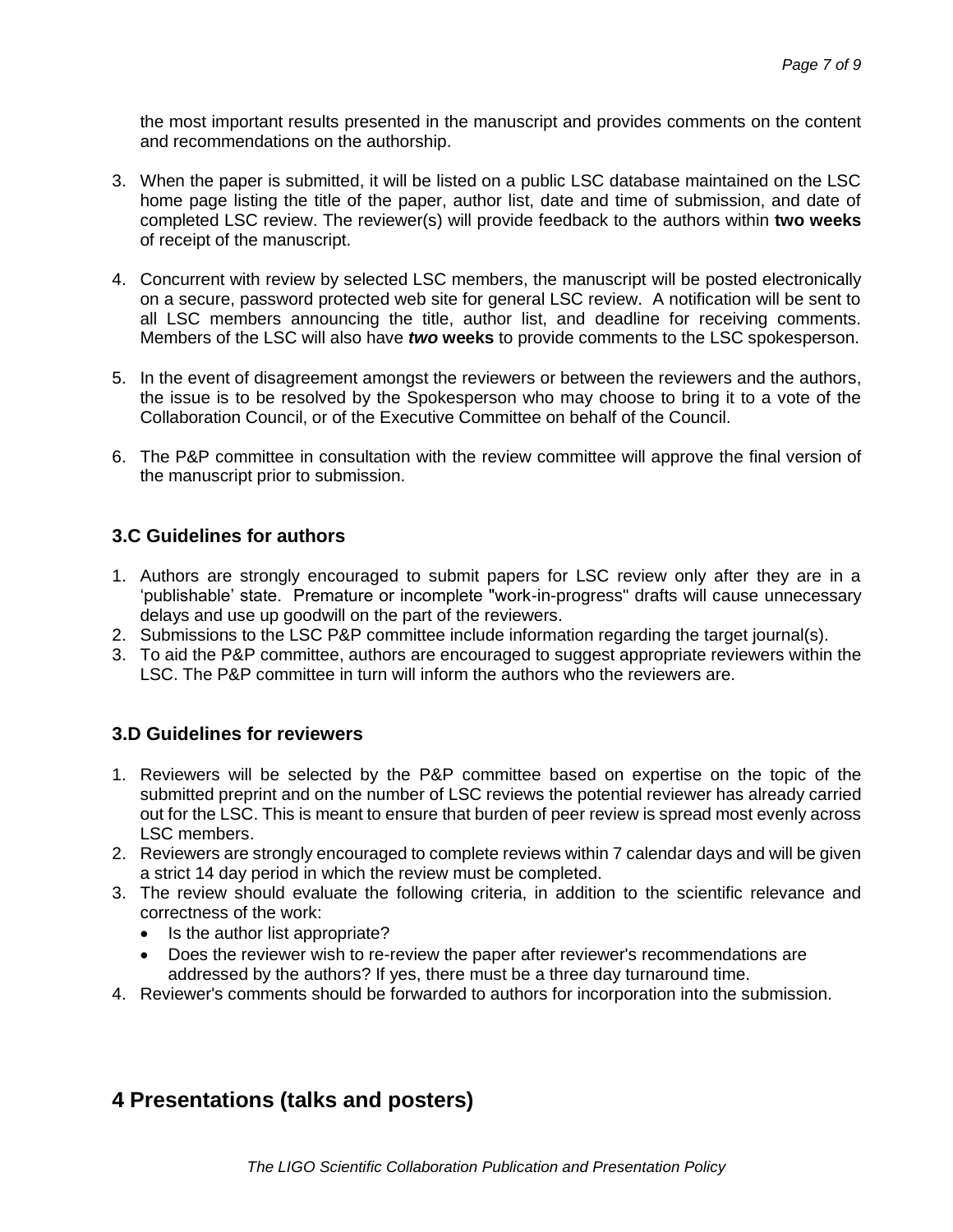The P&P committee manages the distribution, review and archival of LSC presentations. Detailed P&P review procedures and timelines are outlined in the DCC document LIGOM060334 (most recent version). The remainder of this section outlines some specific guidelines for invited and contributed talks/posters.

4. 1 Only public observational results or results that have been approved by the Collaboration Council, at either a Collaboration meeting or through polling the Collaboration by e-mail, or by the Executive Committee, on behalf of the Collaboration Council, may be shown publicly at invited talks and appear in proceedings. The preference is that the results will have been written and reviewed as for publication

4. 2 Talks (and subsequent proceedings) presenting status of the LIGO instruments, statements about new and anticipated observational results, plans for data taking runs, the LSC data analysis policies and talks displaying the LSC or LIGO logo will be presented on behalf of the LSC. Respectively, the line "on behalf of the LIGO Scientific Collaboration" should be displayed on the title page of the talk.

4.3 The distribution of talks among the LSC members is coordinated by the P&P Speakers Board, which provide oversight to the collaboration regarding both the guidelines used in speaker selection and the equitable distribution of talks among the members of the collaboration. The specific responsibilities of the P&P SB are:

a) to compile and maintain a list advised by working groups with names of potential speakers,

b) to review the speakers assignment in LSC and develop guidelines for speakers selection, which serve best the members of the collaboration and advances of the LSC physics, and

c) to solicit new opportunities for conference talks by LSC speakers

#### **4.A Invited**

- 1. Invitations received by a LIGO Scientific Collaborator for talks dealing with the LIGO experiment at a workshop or a conference are regarded as invitations to the Collaboration. Such invitations may not be accepted by members of the LIGO collaboration without a prior approval of the P&P committee. All invitations will be forwarded to the P&P committee. It is preferable that the workshop/conference invitations are sent directly to the P&P committee by the workshop/conference organizers. Following the P&P procedures and the P&P Speakers Board recommendations, the P&P committee will select speakers to present talks on behalf of the LIGO Scientific Collaboration. It is the responsibility of a selected speaker to contact the conference organizers regarding details of the talk and the conference.
- 2. Invitations received by a LIGO Scientific Collaborator for seminars and colloquia are regarded as invitations to an individual. No prior approval is needed from the P&P committee in order to accept such invitation. Following the P&P policies 4.1 and 4.2, it is at speaker's discretion to present a seminar or colloquia talk on behalf of the LIGO Scientific Collaboration or not. If a speaker elects to present his/her talk on behalf of a small group of authors, no statements on behalf of the LSC are allowed and no LSC logo can be used.

Abstracts of all invited talks will be posted in the DCC and sent to the P&P committee prior to their submission. The slides to be shown will be submitted to the DCC as close to the time of presentation as practical. The P&P committee and relevant LSC working groups should be informed as the slides are posted in DCC. Speakers presenting talks on behalf of the LIGO Scientific Collaboration should